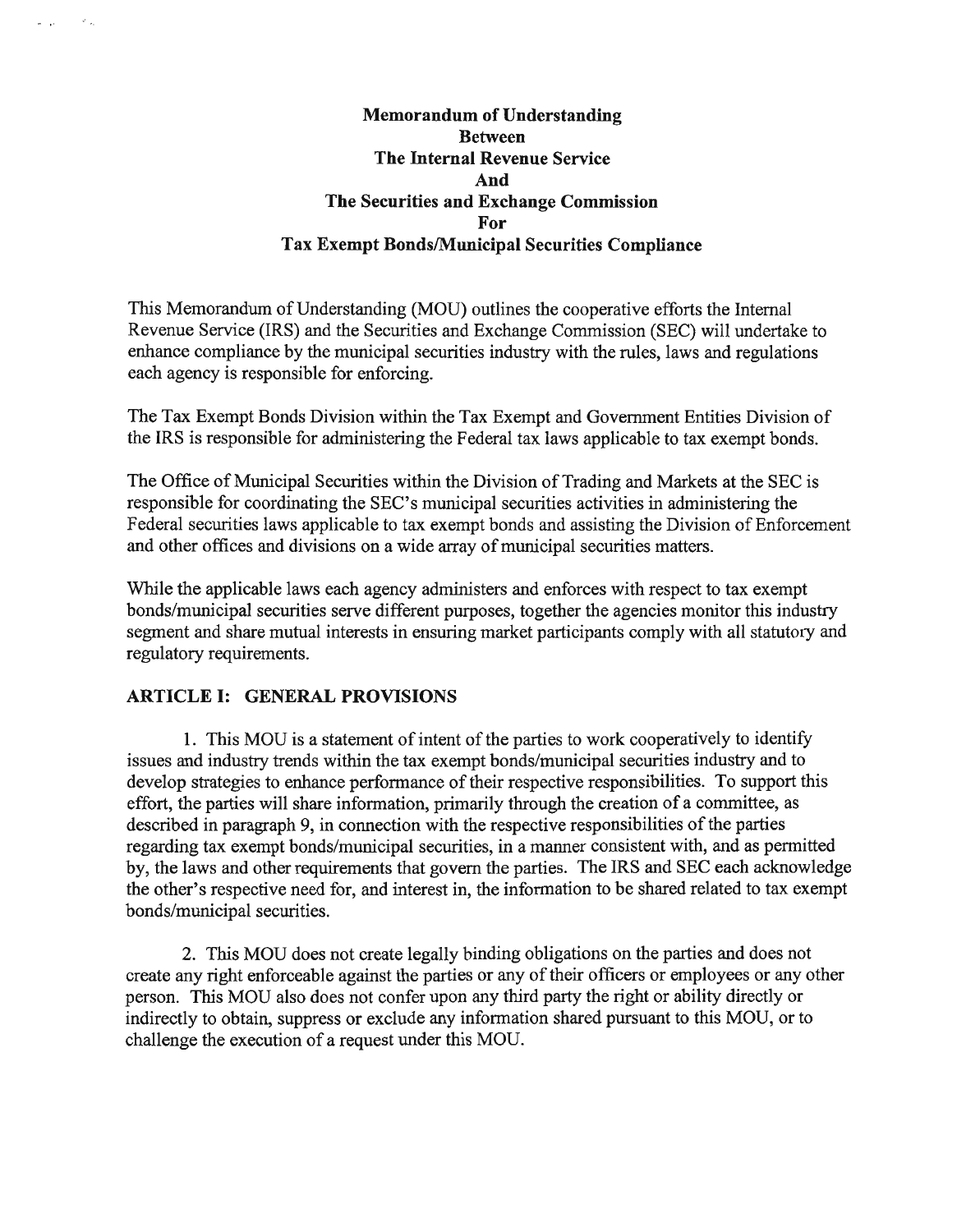3. This MOD is intended to complement, but does not alter the terms and conditions of, existing bilateral or multilateral arrangements concerning cooperation in supervisory, enforcement or other matters between the parties. In addition, the parties encourage their respective staffs to maintain ongoing, ad hoc communications as authorized by the laws and other requirements governing both parties to ensure coordination, as appropriate, of their respective day-to-day operations.

4. Nothing in this MOU modifies in any way the ability and responsibility of the parties to enforce their respective statutes and regulations.

5. Nothing in this MOD shall be deemed to diminish or impair in any way the independence of the IRS or SEC in its rulemaking, supervisory, regulatory, examination or enforcement functions.

6. Nothing in this MOD shall be deemed to obligate the parties to create or maintain any information.

7. Nothing in this MOD should be construed to prohibit a party from complying with an order of a court of competent jurisdiction or statutory obligations.

8. The parties intend periodically to review the functioning and effectiveness ofthe cooperation and information sharing arrangements with a view to expanding or altering the scope or operation of this MOU.

#### **ARTICLE II: IMPROVING COORDINATION BETWEEN IRS AND SEC**

9. The IRS and SEC agree to implement a standing Tax Exempt Bond/Municipal Securities Committee (Committee) to discuss policy, procedure and compliance issues relating to this market segment. This MOU governs communications amongst members of the Committee but does not delegate to IRS or SEC staff any authority not otherwise held by them.

10. The Committee will meet quarterly, or more frequently if appropriate, to discuss issues. Initially, and periodically as necessary, the Committee will also discuss coordination matters, including matters such as the specific information that will be shared, the frequency with which each agency will provide information, and the contact points within each agency who will receive the information. It is expected that initially the Committee will need to meet regularly to implement the provisions of this MOU.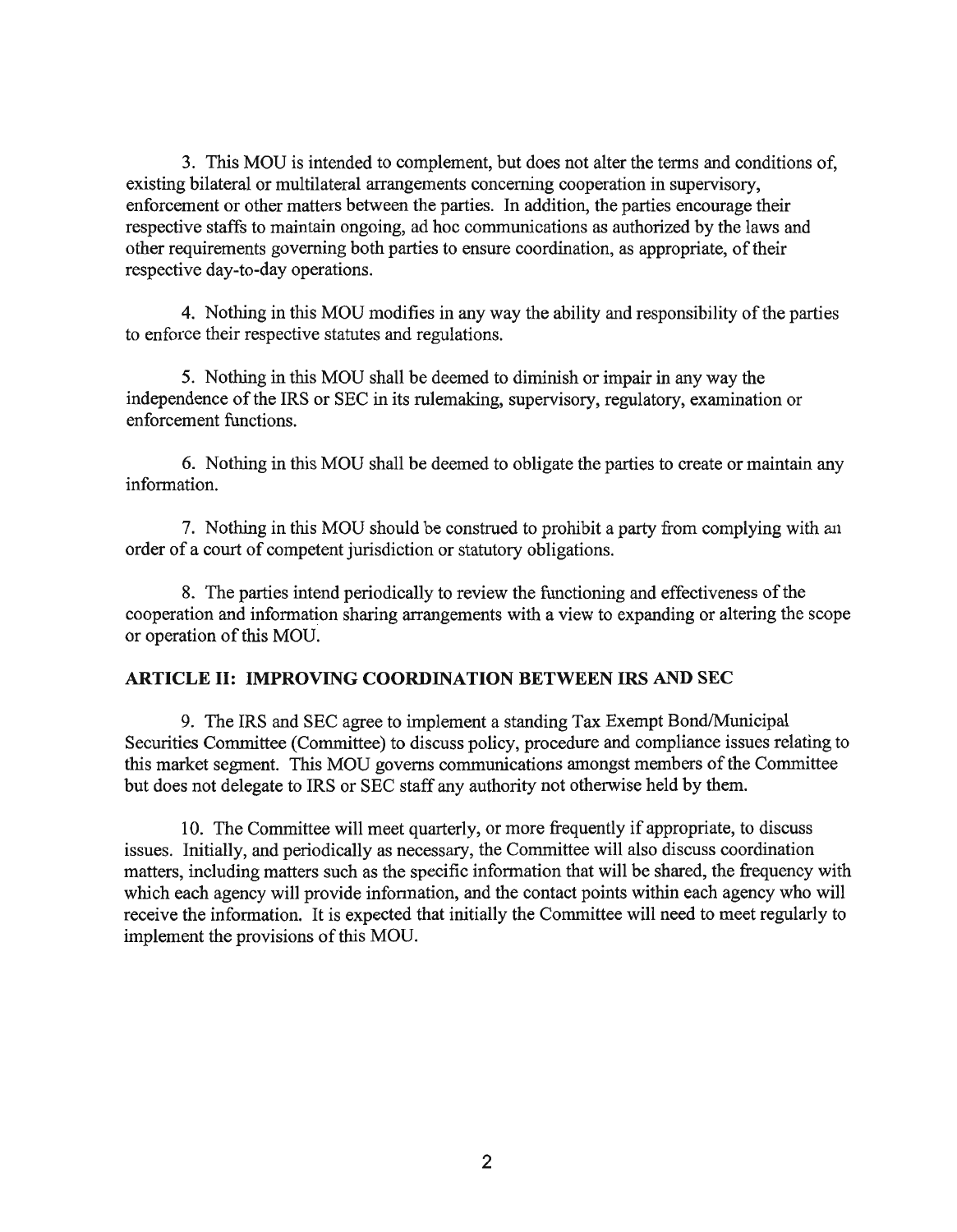### ARTICLE III: OTHER COOPERATIVE EFFORTS AND INFORMATION SHARING

11. To the extent practicable and as appropriate in the particular circumstances and consistent with applicable laws and regulations, the IRS and SEC will endeavor to inform the other, in advance where feasible and otherwise as soon as practicable, of issues that may affect the interests of the other party as they pertain to tax exempt bonds/municipal securities.

12. Both the IRS and SEC may develop or come into possession of information that would be of value to the other party in carrying out their responsibilities. To the extent appropriate in the particular circumstances, the parties each agree to share information regarding, among other things, market risks, practices, and events relating to tax exempt bonds/municipal securities that may be of interest to the other agency. Any sharing of information shall be subject to the terms of this MOU and applicable laws and regulations, including Internal Revenue Code (IRC) § 6103, which governs the disclosure of federal tax information.

### ARTICLE IV: EDUCATION AND OUTREACH

13. The IRS and SEC agree to work collaboratively in participating in and promoting educational and outreach events to the tax exempt bonds/municipal securities community. Educational initiatives for municipal issuers and other market participants that help improve disclosure practices and tax compliance should enhance the desirability of investing in this market.

14. The IRS and the SEC agree to consider the training and education opportunities each party to this MOD can provide the other. Training opportunities addressing laws, policies, procedures and other issues the parties encounter in completing their respective missions should assist each agency's understanding of the other's role and its interaction with the other agency's mission.

15. The IRS and SEC agree to work cooperatively to develop proposals with the potential to aid both agencies in their oversight, compliance and enforcement efforts in the tax exempt bonds/municipal securities industry. Under appropriate circumstances, this effort may include legislative proposals intended to aid in the agencies' communication and cooperative efforts set forth in this MOU. The IRS will work directly with the Department of the Treasury Office of Tax Policy, the office within the Department of the Treasury responsible for legislative efforts, to develop legislative proposals in connection with and as a result of this cooperative effort with the SEC.

## ARTICLE V: PERMISSIBLE USES AND CONFIDENTIALITY OF INFORMATION SHARED BY THE IRS AND SEC UNDER THIS MOU

16. This Article applies to any non-public information shared under this MOU concerning the supervision and regulation of tax exempt bonds/municipal securities or the offer/sale of such. ''Non-public information" for the SEC means records, as defined in Section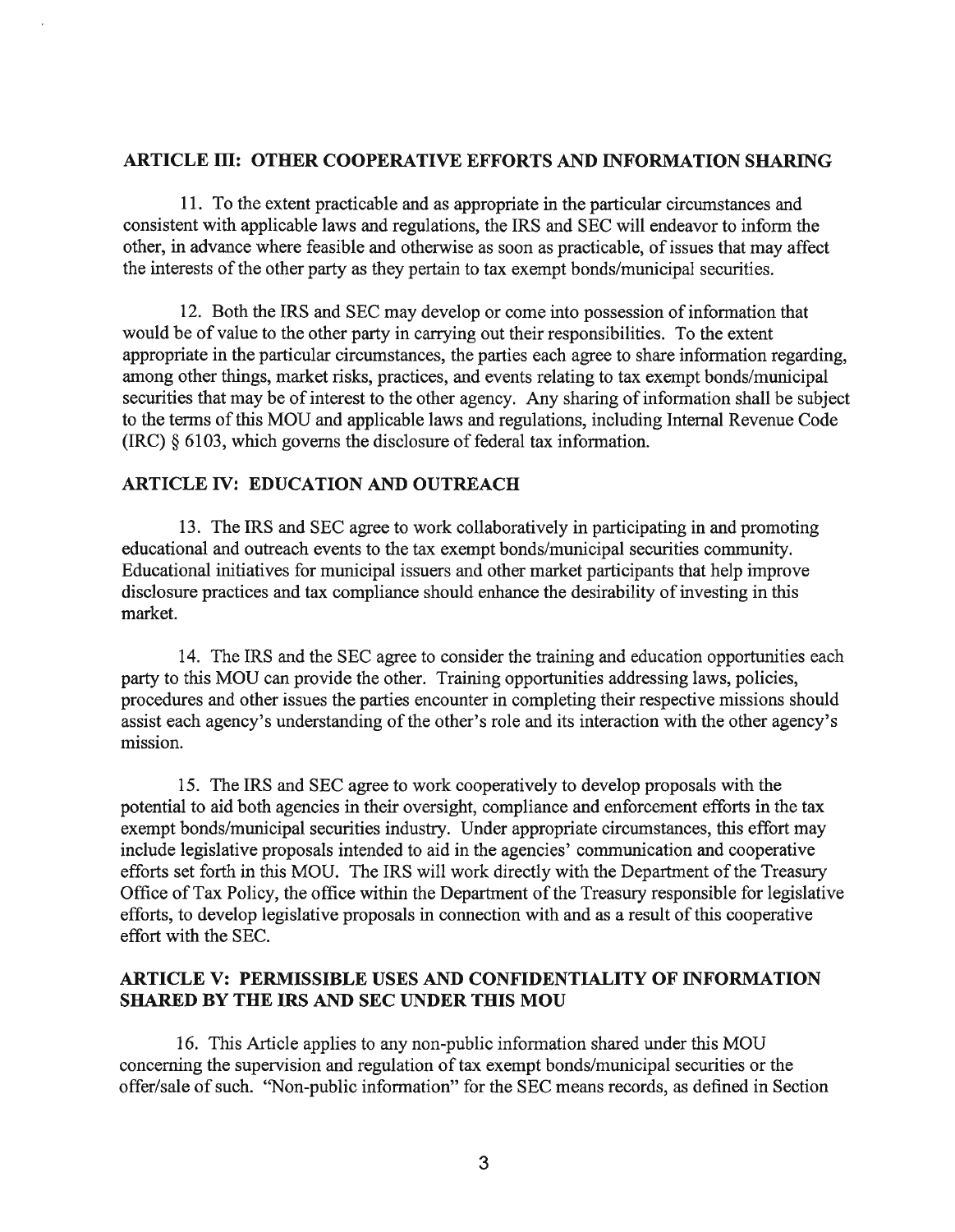24(a) of the Securities Exchange Act of 1934, and other information in the Commission's possession, which are not available for public inspection and copying. ''Non-public information" for the IRS means information that is not generally available to the public, including where appropriate information classified as Official Dse Only, but which the IRS is not prohibited by law from sharing with the SEC.

17. The parties understand that any information shared pursuant to this MOD may be shared by the receiving party with other offices and divisions within the receiving party's agency. Nothing in this MOD is intended to modify or replace any sharing or other current practices of the IRS or SEC governing and permitting the use of information by a receiving party within its agency.

18. Members of the Committee agree to discuss as necessary the confidentiality needs and requirements of their respective agencies. The parties will establish and maintain such safeguards as the parties agree are appropriate to protect the confidentiality of any non-public information provided pursuant to this MOD, as well as any information derived therefrom. Any requests for non-public information will be made in accordance with existing procedures required by each agency.

19. Nothing in this MOD waives or alters any provision of any applicable laws relating to non-public information.

20. The parties agree to take all actions reasonably necessary to preserve, protect and maintain all privileges and claims of confidentiality related to non-public information provided pursuant to this MOD, in accordance with applicable law.

21. The parties intend that sharing of non-public information with each other pursuant to the terms ofthis MOD will not constitute a waiver of confidentiality or any privilege applicable to such information. The parties expressly reserve all evidentiary privileges and immunities applicable to the information shared under this MOD.

22. The parties acknowledge that IRC § 6103 places strict limitations on the information that the IRS can share about taxpayers and the circumstances under which any disclosures may be made. The IRS and SEC agree, in appropriate circumstances determined at the discretion of their officers and employees, to use their best efforts to obtain taxpayer consents authorizing the IRS to disclose statutorily confidential federal tax information to the SEC in order to maximize the IRS' ability to share such information with the SEC. When such consent is not obtained, the IRS is prohibited from disclosing federal tax information to the SEC unless otherwise authorized by the Internal Revenue Code. The parties also agree, where appropriate, to encourage the taxpayer or other source of the information, as appropriate, to contact the other agency directly.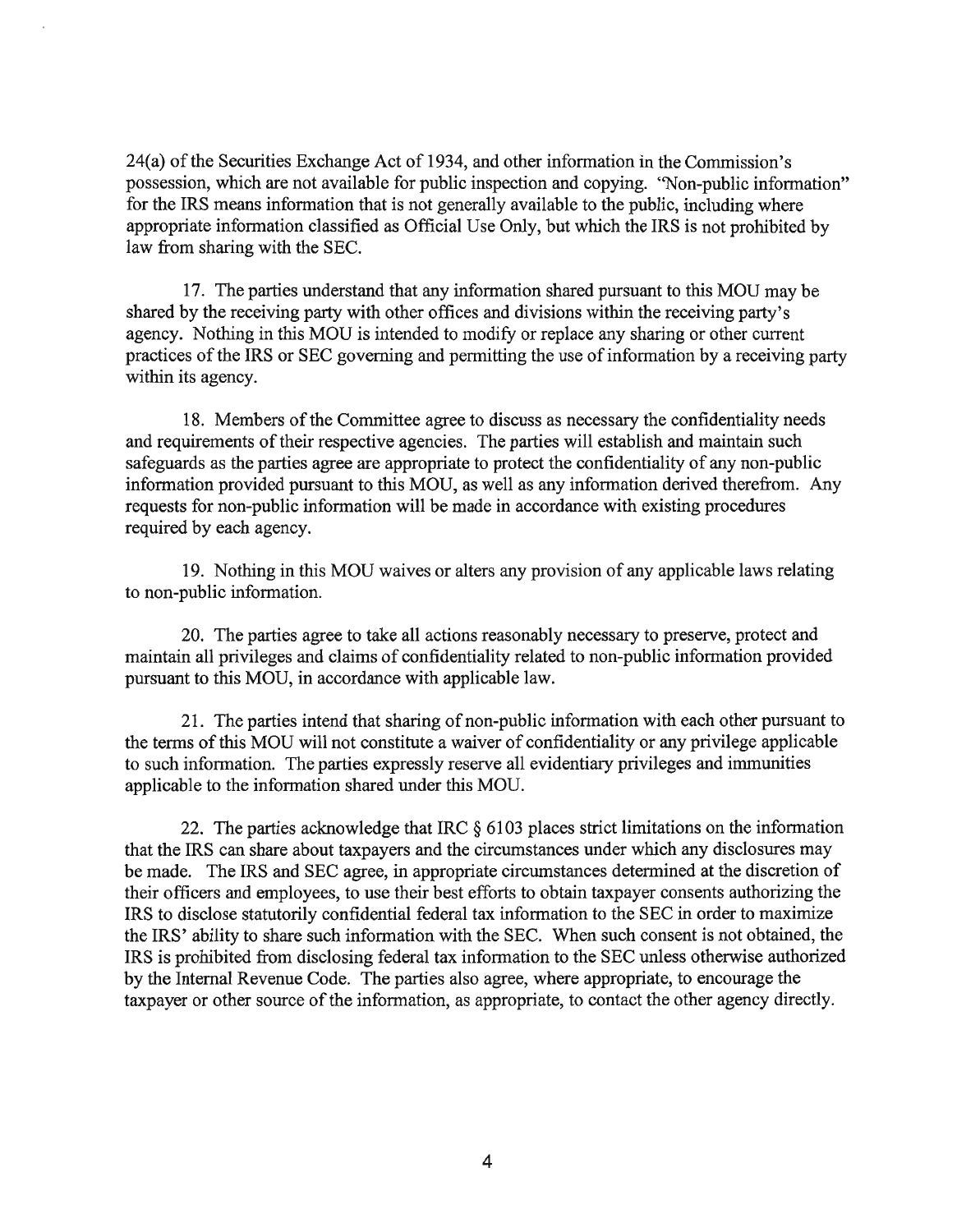### ARTICLE VI: REPORT

23. When it deems necessary or appropriate, the Committee may prepare a report for the heads of both agencies detailing the discussions, observations and accomplishments of the cooperative effort undertaken by the parties under this MOD. The report may include recommendations for enhancement of education, outreach and compliance within the tax exempt bond/municipal securities industry and other appropriate actions.

### ARTICLE VII: FUNDING

24. Each agency will be responsible for funding the costs it incurs in performing its responsibilities under this MOU. Thus, in accordance with section 708 of the Omnibus Appropriation Act of2009 and similar annual appropriations provisions, this MOD does not result in any interagency financing of a committee.

### ARTICLE VIII: POINT(S) OF CONTACT

25. The parties designate the following persons as their point(s) of contact for issues related to the interpretation or application of this MOU and any authorizations, approvals or notices of requested modifications under this MOU:

a. With respect to the SEC, the Director of the Division of Trading and Markets, or that official's designee.

b. With respect to the IRS, the Director of Tax Exempt Bonds, or that official's designee.

### ARTICLE IX: EFFECTIVE DATE, MODIFICATIONS AND TERMINATION

26. This MOD will become effective upon signature by the authorized representatives for the IRS and SEC. Any modification or amendment of this MOU must be agreed to by both parties in writing and will be effective upon the execution or such other date as may be provided in the modification or amendment.